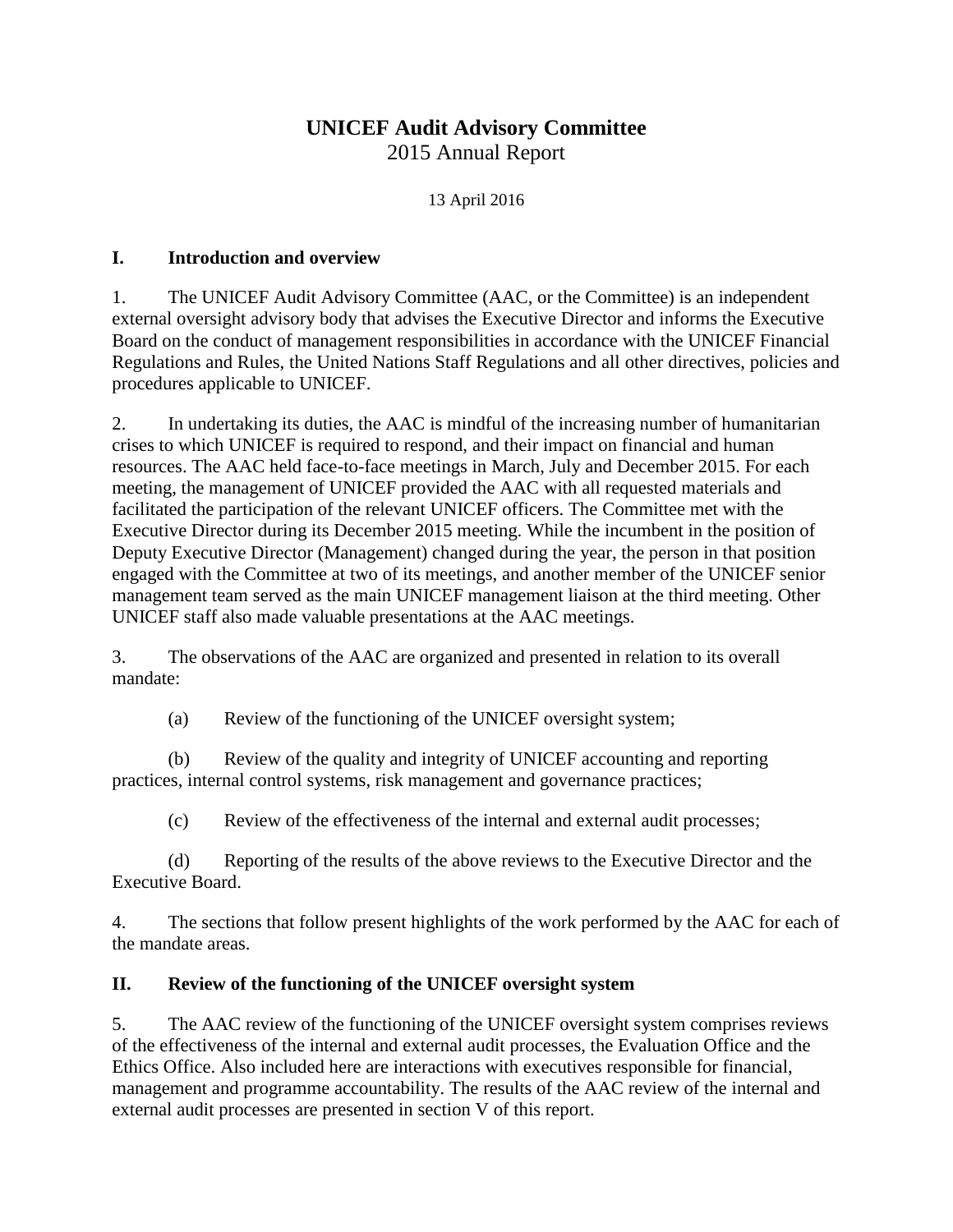## **A. Updates on management initiatives**

6. As in prior years, during 2015 the AAC received updates from the Deputy Executive Director (Management) on the topics considered in the UNICEF Global Management Team, as well as topics considered and decisions adopted at Executive Board sessions. The Committee also received updates at each meeting on the implementation of the Global Shared Services Centre (GSSC), for which the process of implementation is expected to continue into 2016. The Committee believes that the risks inherent in this change were well outlined in the planning information presented. The challenge for UNICEF going forward will be to continue to manage those risks, including those related to new personnel and the adoption of new information technology (IT) systems. The Committee remains concerned that, post implementation, change management for all of UNICEF operations will require more attention as the effects of the GSSC changes begin to have an impact across the organization.

7. Due to the importance of the efforts to implement the harmonized approach to cash transfers (HACT), the Committee requested and received briefings at each of its 2015 meetings on the implementation of measures to strengthen how HACT is being applied in UNICEF operations. The Committee appreciates the progress made in measures to strengthen implementation of HACT in UNICEF, and particularly in monitoring mechanisms. Further discussion of HACT and its relationship to other governance mechanisms is found in section III below.

# **B. Information technology systems**

8. In its 2014 report, the Committee encouraged management to pay attention to important aspects of the inSight dashboard system, which had been showcased to the Committee as underpinning both financial and programme reporting functions. The Committee encouraged UNICEF management to focus on (a) data accuracy; (b) ownership of data for knowledge management and understanding of outcomes; and (c) assuring a robust IT governance system.

9. At its July 2015 meeting, the Committee received a comprehensive briefing on IT systems and overall IT governance activity. At the completion of the meeting, the Committee advised that the historical approach to IT systems development, which allowed for the creation of systems sponsored by UNICEF divisions outside a formal IT governance structure, contains risks of incompatibility, inefficient use of limited resources and future sustainability. The Committee's briefing on HACT revealed added work on revised e-tools that will supplement the inSight system. These systems, based on country office models, contain the same risks noted above and require some rationalization with the requirements of other business units also engaged in managing systems for monitoring and accountability measurement.

10. The Committee looks forward to the completion of the audits under way on IT field infrastructure and overall IT governance. The appointment of a new Chief Information Officer will address some of the issues related to robust corporate governance of IT systems. The Committee will continue to focus on IT governance in 2016.

# **C. Evaluation Office**

11. The Committee received a briefing from the Director of the Office of Evaluation at its March 2015 meeting, and received the draft annual report for 2014 on the evaluation function in UNICEF, which was presented to the Executive Board when finalized. The Committee takes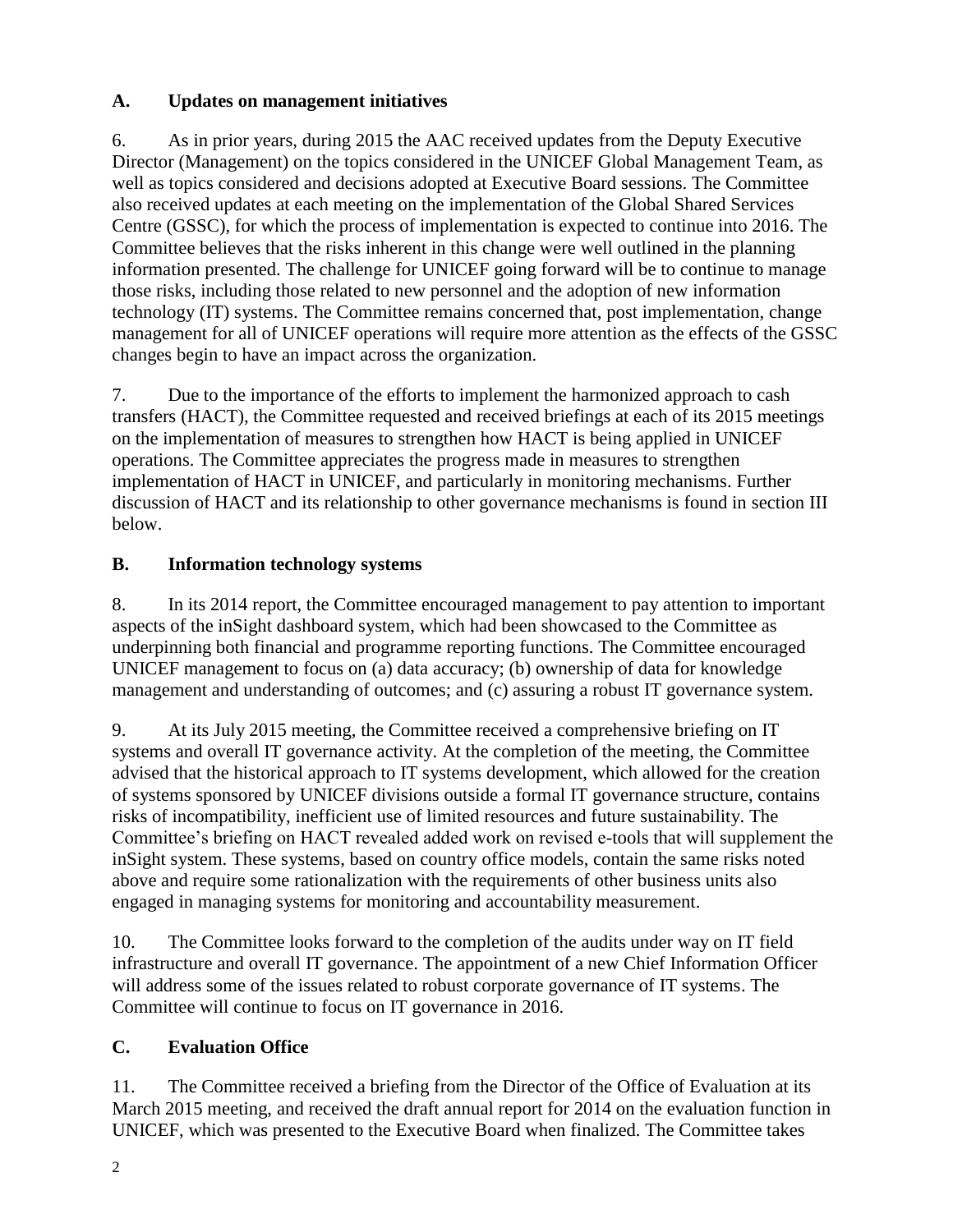note of the Executive Board decisions regarding the evaluation function, and in particular the need for management to continue to improve its follow-up to the evaluation recommendations. The AAC has requested that the Director of the Evaluation Office keep the Committee informed of the progress being made by management to address implementation of the evaluation recommendations.

## **D. Ethics Office**

12. The AAC received a briefing from the outgoing Principal Adviser, Ethics, in July 2015. As a follow up to references in the AAC annual report submitted to the Executive Board on the need to improve the "speak-up" culture in UNICEF, the Committee was briefed at its December meeting by the Division of Human Resources on an array of efforts to improve this culture at all levels in the organization, and to continue to measure employee comfort levels with raising concerns without fear of repercussions. The Committee looks forward to the results of interim surveys to measure the effects of training and other interventions undertaken to improve this culture within UNICEF.

13. The Committee also looks forward to working with the newly appointed head of the Ethics Office in the coming year.

## **E. Policies on sexual abuse and exploitation:**

14. The Committee requested a briefing from relevant UNICEF offices on the steps being taken to assure that all staff understand the policies on prevention of sexual abuse and exploitation (PSEA) and their responsibilities when they receive allegations of this grave misconduct. The request was made in the context of media reports of alleged exploitation and abuse, particularly related to children, where a United Nations role or responsibility had been highlighted. The Committee welcomed that UNICEF is actively addressing this issue, including through participation in an inter-divisional working group on accountability to affected populations. The AAC supports proposals to strengthen efforts by UNICEF in this area, including by invigorating the network of PSEA focal points in the organization, and by specifically addressing this important issue in the follow-up training, and through other efforts to promote a speak-up culture.

### **III. Review of the quality and integrity of UNICEF accounting and reporting practices, internal control systems, risk management and governance practice, including the review of financial statements.**

### **A. Review of the 2014 financial statements, United Nations Board of Auditors' management letters and key recommendations**

15. The draft 2014 financial statements were submitted to the AAC in April 2015. Due to the timing of the receipt of the draft financial statements and the tight deadline for their publication, the AAC performed a high-level review that did not result in any suggestions for changes in the statements by the Committee. The AAC is pleased to note that the financial statements received an unqualified opinion from the United Nations Board of Auditors.

16. At each meeting in 2015, the AAC reviewed the recommendations of the external auditors that had been accepted by management and progress against their implementation. The AAC has noted that several recommendations relate to follow-up actions needed for issues cited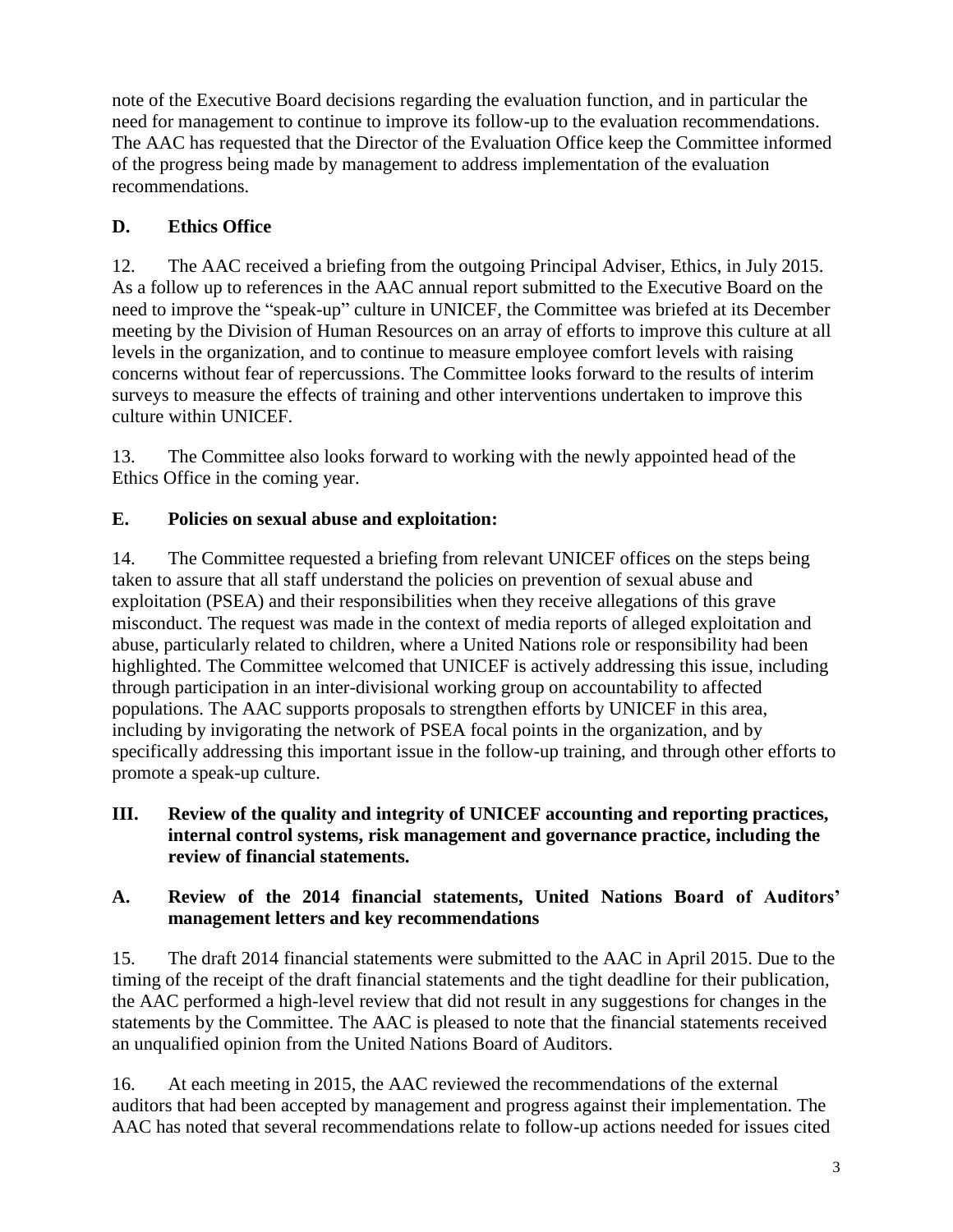in the 2013 report, as well as to suggestions for increased internal control and strengthened oversight. In addition to follow up from previous years' recommendations regarding attention to cash transfers and reserve policies for the National Committees for UNICEF, the AAC notes new findings related to the use of consultants and to assuring integrity in data systems. The ACC requested that it be kept informed of management's progress in implementing the recommendations made in the Board of Auditors' report, and will be following up with UNICEF on the new findings.

### **B. Internal control systems, risk management and governance**

17. The Committee notes Executive Board decision 2015/11 adopted at the 2015 annual session of the Executive Board, 16-18 June 2015, which included a request that the Office of Internal Audit and Investigations (OIAI) include in future annual reports an opinion on the adequacy and effectiveness of the organization's framework of governance, risk management and control. The Committee reviewed the draft opinion at its first meeting in 2016, at which OIAI provided the rationale for its overall conclusions. The Committee provided comments to OIAI on how the additional background information on its 2015 audit work might provide additional context for the overall opinion.

18. The AAC has advised UNICEF that the three areas outlined in the Executive Board request constitute the "three pillars of assurance" in an organization, and that the two pillars of governance and risk management require a strong tone at the top of an organization in order to be successful.

### **1. Risk management**

19. The AAC had recommended in its 2013 annual report that UNICEF management adopt a statement of internal control that would each year present an overall management assertion regarding internal control. In its response to the AAC report, UNICEF management noted that it would give serious consideration to this suggestion and further noted that UNICEF was working within the United Nations system on common standards for statements of internal control. While United Nations-wide efforts take shape, the AAC has noted for management that a strong risk management system in UNICEF would be a key factor in supporting such a statement.

20. During 2015, the AAC received briefings from UNICEF on the Enterprise Risk Management (ERM) system. As a result of these briefings, the AAC advised management that strong corporate leadership is required for the identification of organizational risk and for the creation of a robust system that rationalizes all of the ongoing risk identification and risk management efforts in UNICEF. The AAC encouraged the convening of a corporate risk management committee to provide leadership for the ERM effort. Such a committee would not only provide the needed corporate buy-in, but would also provide a framework of support for ERM so that it can be a strong part of the overall governance system. The Committee has since been informed that the Global Management Team will serve this function. In 2016, the AAC will continue to engage with UNICEF management to receive further information on the systems and structures that support the ERM process.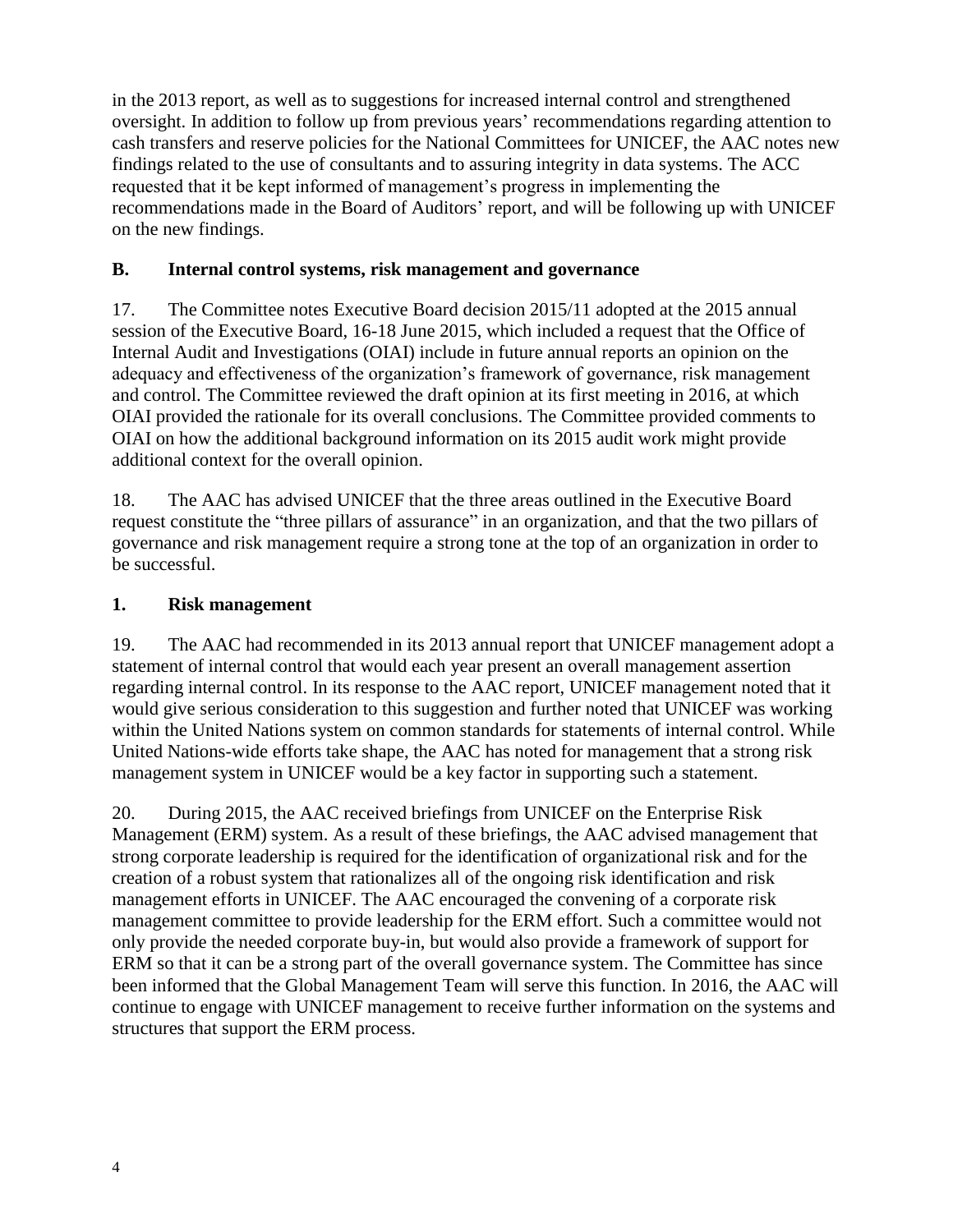21. The AAC also emphasized to UNICEF the importance of relating identified risks to a coherent accountability and governance framework in which the risks identified in ERM are managed, and that can also serve as an overall accountability framework for the several offices working on oversight and monitoring efforts.

## **2. Accountability and governance framework**

22. During its December meeting, the AAC was briefed on the ongoing work by the Field Results Group on an overall accountability system, and by the Division of Human Resources on a new performance-based assessment system. The Committee believes these new systems will contribute significantly to the "tone at the top" in UNICEF, and looks forward to further briefings on these efforts in 2016.

23. As noted in paragraph 7 above, the Committee received briefings on HACT, in which it was reported that it has developed into a system for overall partnership management. The AAC was provided with extensive metrics about the status of HACT implementation and learned of efforts by the Field Results Group to develop new e-tools to support monitoring and oversight. A continuing challenge for HACT – and for other efforts such as the GSSC – will be how to assure field accountability and to determine how much field discretion is advisable in terms of the adoption of supporting systems, or adherence to corporate policy. A related challenge is the overall capacity of field offices to comply with corporate policies. These are all aspects of an overall governance system that should be clearly outlined in the organization.

24. The Committee has also noted that a phased approach will be adopted for implementation of HACT, with efforts in 2016 focused on achieving compliance with overall HACT policy, while in 2017 the focus will be on the quality of those efforts. Cash transfer issues remain a large percentage of the OIAI country office report findings as well as the United Nations Board of Auditors' country office report recommendations. Thus, while the policy is clearly outlined and the requirements set, actual implementation of HACT remains a work in progress and is a key area for overall governance in UNICEF.

# **IV. Review of the effectiveness of internal and external audit processes**

25. The highlights of the work of the AAC during 2015 in this mandated area included the following:

# **A. Internal audit**

## **1. Follow-up on the recommendations of the external quality assurance on the internal audit function**

26. The external independent review of the audit function, which was conducted in 2013, resulted in a number of recommendations that were reviewed at each AAC meeting in 2015 for the achievement of compliance. At the end of 2015, the majority of the recommendations had been implemented. At the first AAC meeting in 2016, the two remaining recommendations for action by OIAI were found to have been be resolved with action by the Director of OIAI. One outstanding recommendation for action by the AAC is to initiate revisions to its charter to reflect its role in providing input to the annual performance evaluation of the OIAI Director.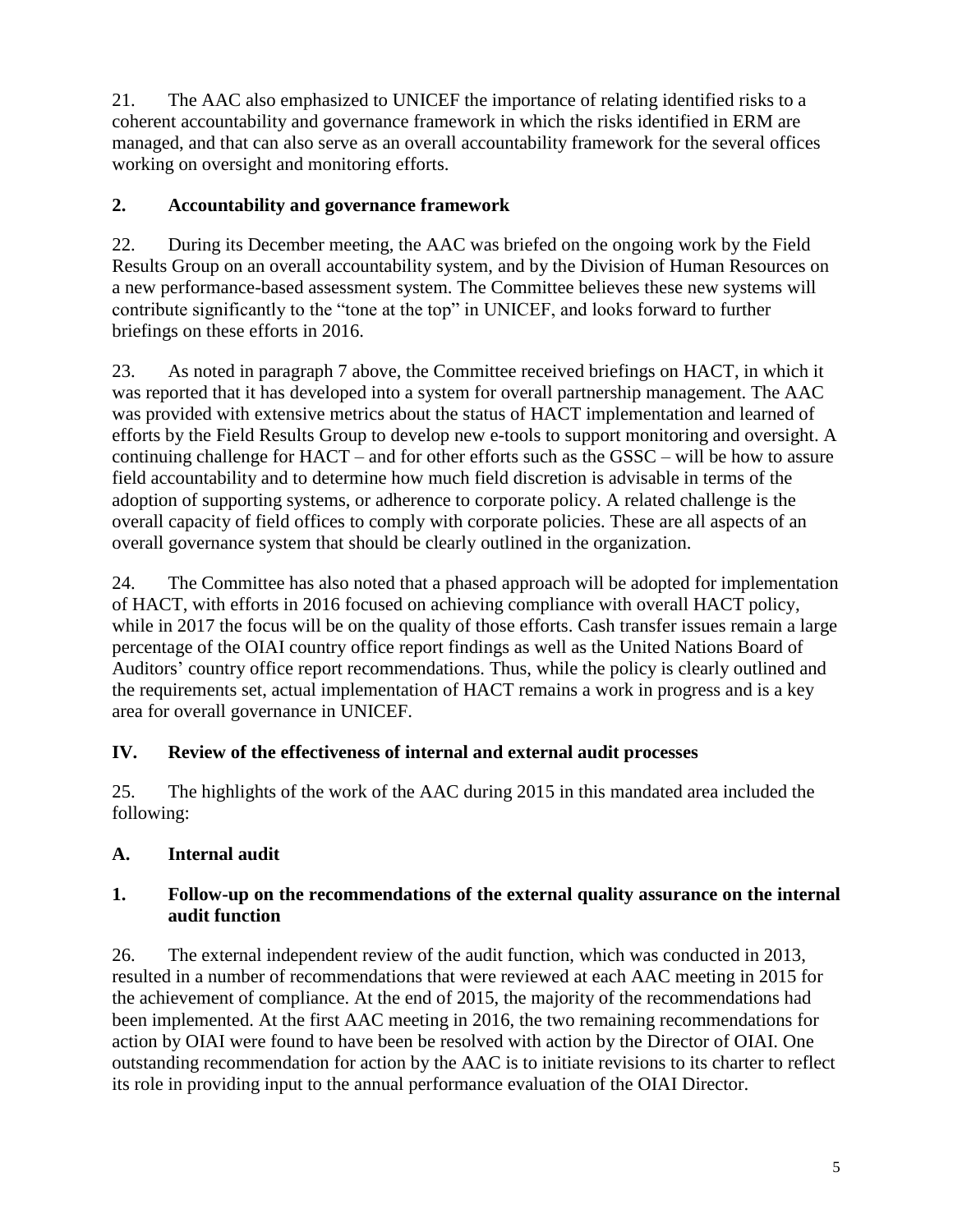## **2. Review of the implementation of the 2015 OIAI workplan**

27. The AAC reviewed and endorsed the OIAI final workplan for 2015, which covered both the audit and investigations functions of OIAI. The Committee noted that the level of resourcing was reasonable relative to the work to be undertaken. The results of AAC monitoring of the progress of implementation of the workplan are summarized below.

### **3. Review of quarterly OIAI activity reports**

28. At each of its 2015 meetings, the AAC reviewed the quarterly OIAI activity reports, paying particular attention to the volume of items carried over from previous periods and the overall ageing of audits and investigations. The AAC would like to commend OIAI for the comprehensive nature of its quarterly reports and the summary analysis of findings and recommendations contained therein. The AAC notes the following issues that it has raised with OIAI regarding workload management and productivity:

(a) The OIAI is proposing to change its key performance indicator for the timeliness of completion of audits. The OIAI rationale is that lengthening of the time for completion to 120 days is partially related to the longer time frames needed to reach an "agreed action" status from management for its audit recommendations. The AAC understands the value of the completed action approach, but would encourage management to initiate more timely responses to the OIAI recommendations for agreed actions for all recommendations made.

(b) The AAC reviewed the status of recommendations from OIAI audits that have been open for a longer period, and notes that the number of these recommendations has been reduced in the past year but that, in some instances, the time frames for the remaining open recommendations are quite long. The AAC encouraged OIAI to further scrutinize the longstanding recommendations, particularly those that relate to headquarters units, or to IT systems such as SAP. The Committee encourages UNICEF management to focus on the issues identified in these recommendations, to assess their continued relevance, and, in cases where issues continue to be relevant, to work with accountable offices for timely resolution.

29. The AAC would like to thank Ms. Fatoumata Ndiaye and Mr. Daniel Temme, who respectively served as OIAI Director and Acting Director in 2015, for their assistance to the Committee's work. The Committee looks forward to working with Mr. Paul Manning who assumed the post of Director, OIAI, in early 2016. The Committee is also particularly grateful for the support it receives from Ms. Louise Wolfgang who provides secretariat services for its work.

## **4. Public disclosure of internal audit reports**

30. In accordance with paragraph 27 of the OIAI internal guidelines that govern the public disclosure of internal audit reports, the AAC has at each of its meetings examined the reasons for the redaction or non-disclosure of certain internal audit reports. Paragraph 27 charges the Committee with reviewing the reasonableness of the basis for the determination of any redactions or withholding. The AAC notes that most audits were disclosed in a timely manner within all policies and guidelines. The Committee has brought to the attention of UNICEF one disclosure that has been held at the Executive Office level for nearly a year, but without supporting information provided during the year as to the rationale for the delay, could not evaluate this. In its July and December meetings, the Committee requested further information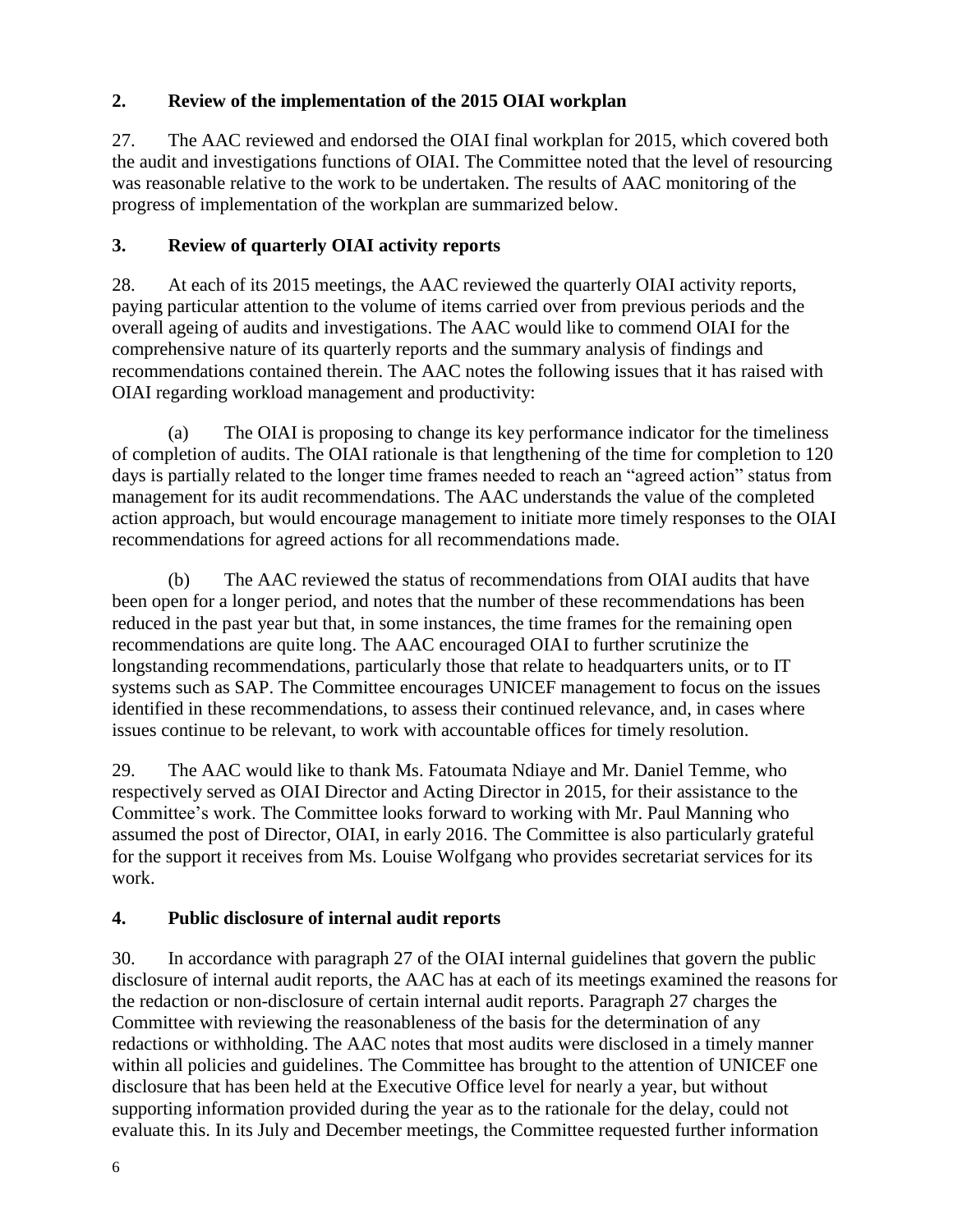on this disclosure and anticipates getting resolution on this issue in 2016. The AAC encourages management attention to more timely action on disclosure issues.

## **B. External audit**

## **1. Meeting with the United Nations Board of Auditors**

31. During its March 2015 meeting, the AAC met with the United Nations Board of Auditors, and looks forward to continued and more frequent interactions with the Board. The Committee has outlined its review of and comments on the financial statements as well as the recommendations of the Board of Auditors in Section III (A) above.

## **V. Reporting to the Executive Director and the Executive Board**

## **A. Executive Board**

32. Following the practice of the past two years and motivated by reasons of economy, an AAC member based in the United States represented the Chair of the AAC at the annual session of the Executive Board, at which the 2014 annual report of the Committee was presented along with the 2014 annual report of the OIAI.

# **B. Executive Director of UNICEF**

33. The AAC has submitted a specific summary of strategic advice to the Executive Director at the end of its two most recent meetings, which it hopes provides a focus on the most-pressing subjects that arose from each meeting. These memorandums supplement the minutes of each meeting, which are also provided to the Executive Director. The AAC appreciated the presence of the Executive Director at its December 2015 meeting.

# **C. UNICEF senior staff**

34. The AAC also appreciated the opportunity to meet with the incumbent Deputy Executive Director (Management) at two of the three meetings in 2015. The Committee is grateful that the support and the important information and liaison function that this position provides for the Committee has continued with the transition to the new Deputy Executive Director (Management).

35. The Committee is also grateful for the time spent with the Committee by the Deputy Executive Director (Field Results), and has signalled that it would like an ongoing interaction with this office due to its central role in accountability and governance systems.

36. Further, the Committee is appreciative of all other staff members for their reports and for the presentations made at its meetings.

# **VI. Membership of the AAC during 2015**

37. The AAC comprises five external members, who are independent of both UNICEF and the UNICEF Executive Board. The membership of the AAC changed during the year, with the end of Mr. Charles Boamah's term of service. In October 2015, Mr. Kamlesh Vikamsey of India was appointed to replace Mr. Boamah.